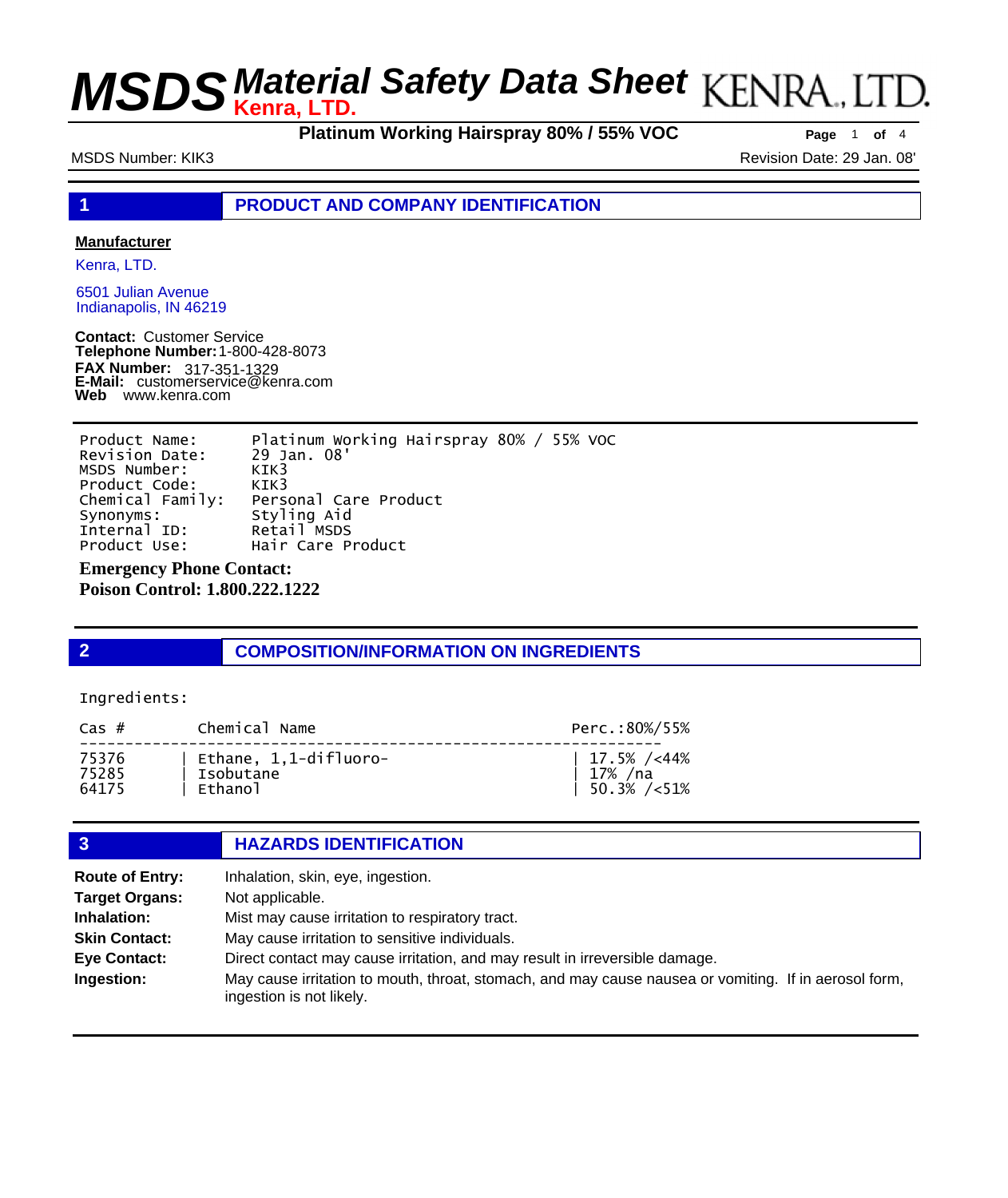**Platinum Working Hairspray 80% / 55% VOC Page** <sup>2</sup> **of** <sup>4</sup>

## MSDS Number: KIK3 **Revision Date: 29 Jan. 08'** Revision Date: 29 Jan. 08'

| $\overline{\mathbf{4}}$ | <b>FIRST AID MEASURES</b>                                                                    |  |
|-------------------------|----------------------------------------------------------------------------------------------|--|
| Inhalation:             | Remove to ventilated area if in respiratory distress. Consult physician if problem persists. |  |
| <b>Skin Contact:</b>    | Rinse with water. Consult physician if problem persists.                                     |  |
| Eye Contact:            | Rinse with water for 15 minutes. Consult physician if problem persists.                      |  |
| Ingestion:              | Consult physician. Never give fluids or induce vomiting.                                     |  |

|                                                                                   | <b>FIRE FIGHTING MEASURES</b>                                 |
|-----------------------------------------------------------------------------------|---------------------------------------------------------------|
| Flash Point:<br>55%                                                               | -30 F Propellant, 36 F Concentrate (EPA Method 1010 ) : 80% / |
| Flash Point Method:<br>Burning Rate:<br>Autoignition Temperature:<br>LEL:<br>UEL: | Tag Closed Cup<br>N/A<br>N/A<br>1.8%<br>9.5%                  |

Other: All purpose extinguisher.

## **6 ACCIDENTAL RELEASE MEASURES**

Eliminate sources of ignition. Prevent additional discharge of material, if possible to do so without risk. Minimize breathing vapors and skin contact. Ventilate area and absorb small spills with sand or earth, not a combustible material, and dispose of in accordance with all local, state, and federal guidelines. Observe precautions for combustible vapors for absorbing material. For larger spills advise authorities. Do not allow material to enter sewers, waterways, or low areas.

Leaking containers should be placed in an open container, outdoors, away from any source of ignition until all pressure has been released.

*HANDLING AND STORAGE* **Handling Precautions:** For external use only. Avoid eye contact. Keep out of reach of children. **Storage Requirements:**

Avoid extreme heat, flames, and freezing temperatures. Do not puncture or reuse empty containers. 180 psig @ 131 F Maximum.

**8 EXPOSURE CONTROLS/PERSONAL PROTECTION**

**Engineering Controls:** None needed for normal use. **Protective Equipment:** None needed for normal use. Avoid excessive inhalation. Use only as directed.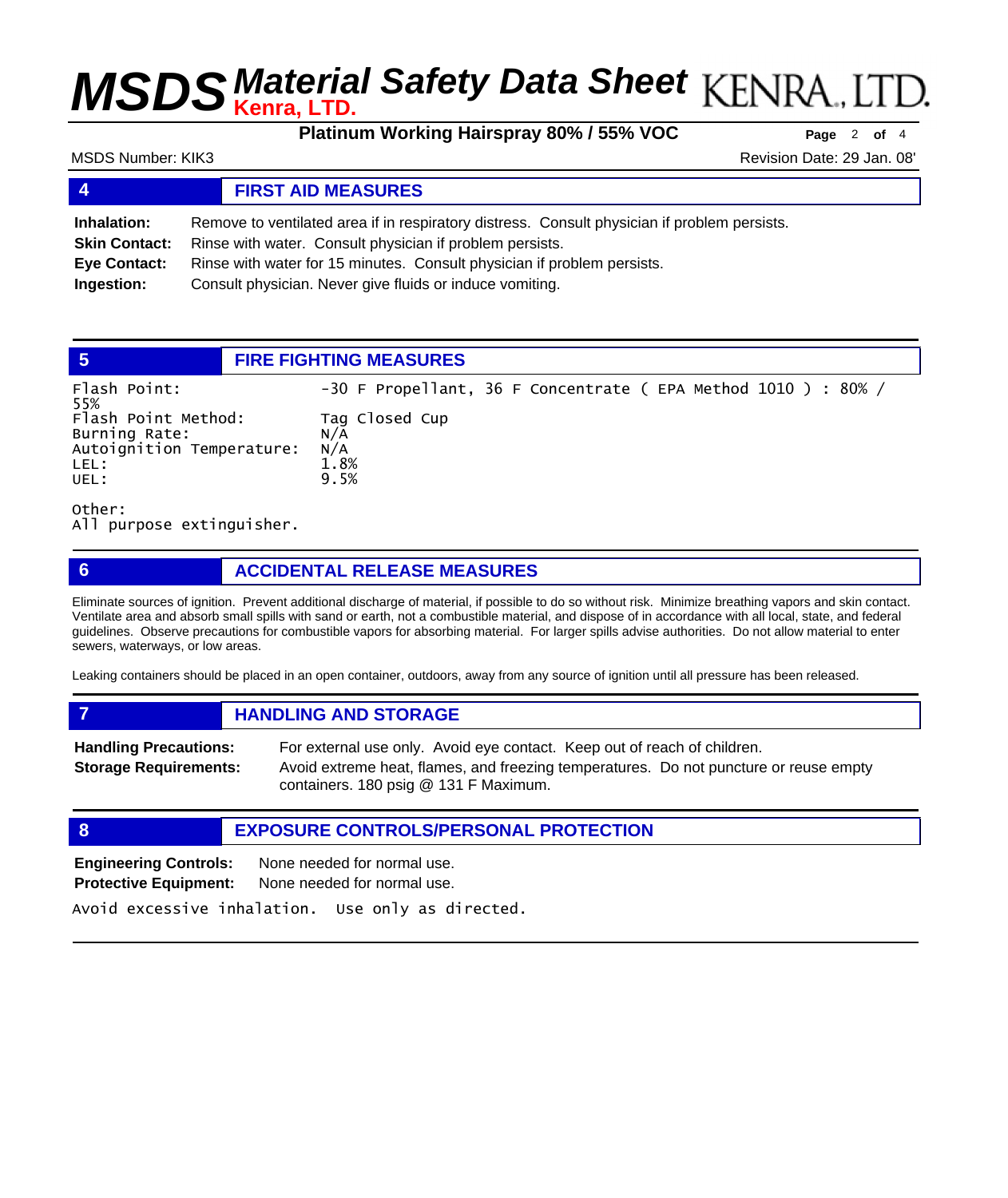**Platinum Working Hairspray 80% / 55% VOC Page** <sup>3</sup> **of** <sup>4</sup>

MSDS Number: KIK3 **Revision Date: 29 Jan. 08'** Revision Date: 29 Jan. 08'

## **9 PHYSICAL AND CHEMICAL PROPERTIES**

| Appearance:                                            | Transparent, pale yellow liquid |                                                 |                           |                                                    |
|--------------------------------------------------------|---------------------------------|-------------------------------------------------|---------------------------|----------------------------------------------------|
| <b>Physical State:</b>                                 | Aerosol                         |                                                 | <b>Boiling Point:</b>     | N/A                                                |
| Odor:                                                  | Standard                        |                                                 | Freezing/Melting Pt.: N/A |                                                    |
| pH:                                                    |                                 |                                                 | Solubility:               | Soluble                                            |
| Vapor Pressure: >1                                     |                                 |                                                 |                           | Spec Grav./Density: .812+/-.01:80%, .824+/-.01:55% |
| <b>Vapor Density:</b>                                  | >1                              |                                                 |                           |                                                    |
| VOC:<br>Evap. Rate:<br>Viscosity:<br>Percent Volatile: |                                 | 80% / 55%<br>>1<br>Aerosol @ ambient<br>80%/55% |                           |                                                    |

| Stability:                            | Stable under normal conditions.                                                            |  |  |
|---------------------------------------|--------------------------------------------------------------------------------------------|--|--|
| <b>Conditions to avoid:</b>           | Do not store in direct sunlight or where conditions will heat product greater than<br>120F |  |  |
| Materials to avoid (incompatability): | Strong oxidizing or reducing agents.                                                       |  |  |
|                                       | Hazardous Decomposition products: Will not occur under normal conditions.                  |  |  |
| <b>Hazardous Polymerization:</b>      | Will not occur.                                                                            |  |  |

**11 TOXICOLOGICAL INFORMATION**

No specific data available.

**12 ECOLOGICAL INFORMATION** 

No specific data available.

**13 DISPOSAL CONSIDERATIONS** 

Dispose of in accordance to local, state, and federal regulations. Recycle plastic whenever possible.

## **14 TRANSPORT INFORMATION**

CONSUMER COMMODITY, ORM-D, IN CARTONS, ITEM 60000A RVNX. \$2.50 PER LB. IN CASE OF EMERGENCY CALL CHEMTREC 1.800.424.9300. Cartons must be marked as Aerosols.

## **15 REGULATORY INFORMATION**

TSCA: Components of this product are listed on the Toxic Substances Control Act (TSCA) inventory. SARA Title III, Section 311-312: Acute, Fire, Sudden Release (Ethane, 1,1-Difluoro, Isobutane); Acute and Fire Hazard (Ethane, 1,1-Difluoro-, Isobutane, Ethanol) SARA Title III, Section 313: None noted. California Prop 65: Not Regulated